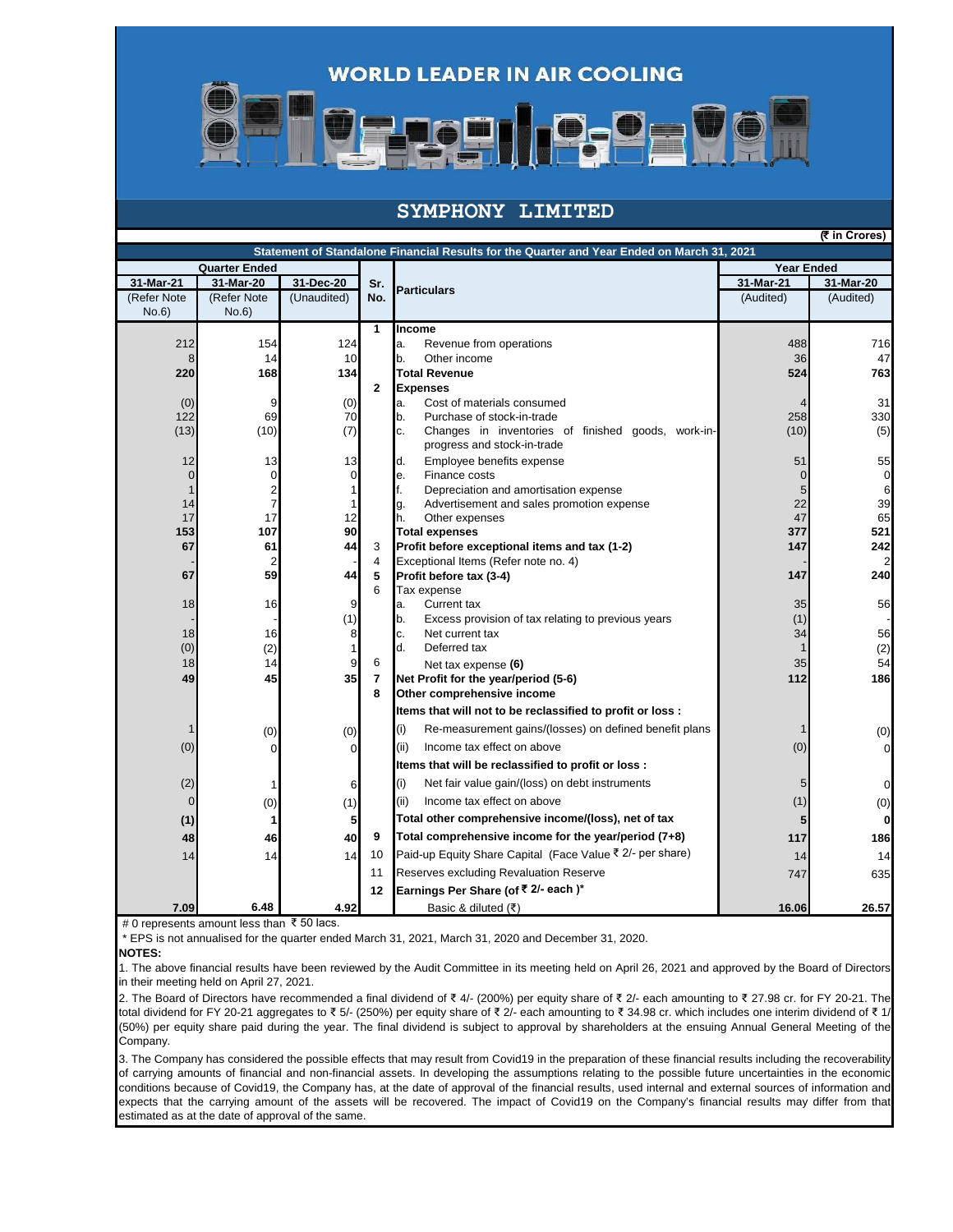4. The Company has provided an amount of ₹1.55 crores towards diminution (impairment) in carrying cost of the equity investment (for 100% equity stake acquired during the year 2015-16) in wholly owned subsidiary namely, Guangdong Symphony Keruilai Air Coolers Co. Limited, China and the same is shown as an exceptional item for the quarter and year ended March 31, 2020.

5. The Code on Wages, 2019 and Code on Social Security, 2020 (the "Codes") relating to employee compensation and post-employment benefits that received Presidential assent have not been notified. Further, the related rules for quantifying the financial impact have not been notified. The Company will assess the impact of the Codes when the rules are notified and will record any related impact in the periods the Codes becomes effective.

6. The figures for the quarter ended March 31, 2021 and March 31, 2020 are balancing figures between audited figures in respect of the full financial year and year to date figures upto the third quarter of the relevant financial year, which were subjected to limited review.

## **7. Segment Results**

As per recognition criteria mentioned in Ind AS-108, Operating Segments, the Company has identified Air Cooling and Other Appliances Business as operating segment. However substantial portion of Corporate Funds remained invested in various financial instruments. The Company has considered Corporate Funds as a separate segment so as to provide better understanding of performance of Air Cooling and Other Appliances Business.

|                         | <b>Quarter Ended</b> |              |              |                                                                                             | (₹ in Crores)<br><b>Year Ended</b> |              |  |
|-------------------------|----------------------|--------------|--------------|---------------------------------------------------------------------------------------------|------------------------------------|--------------|--|
| 31-Mar-21               | 31-Mar-20            | 31-Dec-20    | Sr.          |                                                                                             | 31-Mar-21                          | 31-Mar-20    |  |
| (Refer Note<br>No.6     | (Refer Note<br>No.6  | (Unaudited)  | No.          | <b>Particulars</b>                                                                          | (Audited)                          | (Audited)    |  |
|                         |                      |              | $\mathbf{1}$ | <b>Segment Revenue</b>                                                                      |                                    |              |  |
| 215                     | 156                  | 124          |              | a. Air Cooling and Other Appliances                                                         | 495                                | 719          |  |
| 5                       | 11                   | 9            |              | b. Corporate Funds                                                                          | 27                                 | 43           |  |
| $\Omega$                |                      | $\mathbf{1}$ |              | c. Un-allocable                                                                             | $\overline{2}$                     |              |  |
| 220                     | 168                  | 134          |              | <b>Segment Total</b>                                                                        | 524                                | 763          |  |
|                         |                      |              | 2            | Segment Results (Profit before Interest and Taxes - PBIT)                                   |                                    |              |  |
| 63                      | 51                   | 34           |              | a. Air Cooling and Other Appliances                                                         | 119                                | 201          |  |
| 4                       | 9                    | 9            |              | b. Corporate Funds                                                                          | 26                                 | 40           |  |
| $\overline{0}$          | (1)                  | $\mathbf{1}$ |              | c. Un-allocable                                                                             | $\overline{2}$                     | (1)          |  |
| 67                      | 59                   | 44           |              | <b>Segment Total</b>                                                                        | 147                                | 240          |  |
| $\mathbf 0$             | $\mathbf{0}$         | $\mathbf 0$  |              | Less: Finance Costs                                                                         | $\overline{0}$                     | $\mathbf 0$  |  |
| 18                      | 14                   | 9            |              | Less: Taxes                                                                                 | 35                                 | 54           |  |
| 49                      | 45                   | 35           |              | <b>Total Profit After Tax</b>                                                               | 112                                | 186          |  |
|                         |                      |              | 3            | <b>Segment Assets</b>                                                                       |                                    |              |  |
| 258                     | 221                  | 182          |              | a. Air Cooling and Other Appliances                                                         | 258                                | 221          |  |
| 481                     | 406                  | 537          |              | b. Corporate Funds                                                                          | 481                                | 406          |  |
| 143                     | 119                  | 143          |              | c. Un-allocable                                                                             | 143                                | 119          |  |
| 882                     | 746                  | 862          |              | <b>Segment Total</b>                                                                        | 882                                | 746          |  |
|                         |                      |              | 4            | <b>Segment Liabilities</b>                                                                  |                                    |              |  |
| 121                     | 97                   | 142          |              | a. Air Cooling and Other Appliances                                                         | 121                                | 97           |  |
|                         |                      |              |              | b. Corporate Funds                                                                          |                                    |              |  |
|                         |                      |              |              | c. Un-allocable                                                                             |                                    |              |  |
| 121                     | 97                   | 142          |              | <b>Segment Total</b>                                                                        | 121                                | 97           |  |
|                         |                      |              | 5            | Capital Employed (As at year/period end)                                                    |                                    |              |  |
| 137                     | 124                  | 40           |              | a. Air Cooling and Other Appliances                                                         | 137                                | 124          |  |
| 481                     | 406                  | 537          |              | b. Corporate Funds                                                                          | 481                                | 406          |  |
| 143                     | 119                  | 143          |              | c. Un-allocable                                                                             | 143                                | 119          |  |
| 761                     | 649                  | 720          |              | <b>Segment Total</b>                                                                        | 761                                | 649          |  |
| 8. Geographical Segment |                      |              |              |                                                                                             |                                    | ₹ in Crores) |  |
|                         | <b>Quarter Ended</b> |              |              |                                                                                             | <b>Year Ended</b>                  |              |  |
| 31-Mar-21               | 31-Mar-20            | 31-Dec-20    | Sr.          | <b>Particulars</b>                                                                          | 31-Mar-21                          | 31-Mar-20    |  |
| (Refer Note             | (Refer Note          | (Unaudited)  | No.          |                                                                                             | (Audited)                          | (Audited)    |  |
| No.6)                   | No.6)                |              |              |                                                                                             |                                    |              |  |
|                         |                      |              | $\mathbf{1}$ | Segment Revenue                                                                             |                                    |              |  |
| 174                     | 136                  | 118          |              | a. India<br>b. Rest of the world                                                            | 431                                | 651          |  |
| 38<br>212               | 18<br>154            | 6<br>124     |              |                                                                                             | 57<br>488                          | 65<br>716    |  |
|                         |                      |              | 2            | <b>Revenue from operations</b><br>Segment Results (Profit before Interest and Taxes - PBIT) |                                    |              |  |
| 55                      | 52                   | 43           |              | a. India                                                                                    | 131                                | 217          |  |
| 12                      | $\overline{7}$       | $\mathbf{1}$ |              | b. Rest of the world                                                                        | 16                                 | 23           |  |
| 67                      | 59                   | 44           |              | <b>Segment Total</b>                                                                        | 147                                | 240          |  |
| $\overline{0}$          | $\mathbf 0$          | $\mathbf 0$  |              | Less: Finance Costs                                                                         | $\mathbf 0$                        | $\mathbf 0$  |  |
| 18                      | 14                   | 9            |              | Less: Taxes                                                                                 | 35                                 | 54           |  |
| 49                      | 45                   | 35           |              | <b>Total Profit After Tax</b>                                                               | 112                                | 186          |  |

**NOTE:**

**Secondary Segment Capital Employed :**

Fixed assets used in the Company's business and liabilities contracted have not been identified with any of the reportable segments, as the fixed assets and services are used interchangeably between segments. The Company believes that it is not practical to provide secondary segment disclosures relating to Capital employed.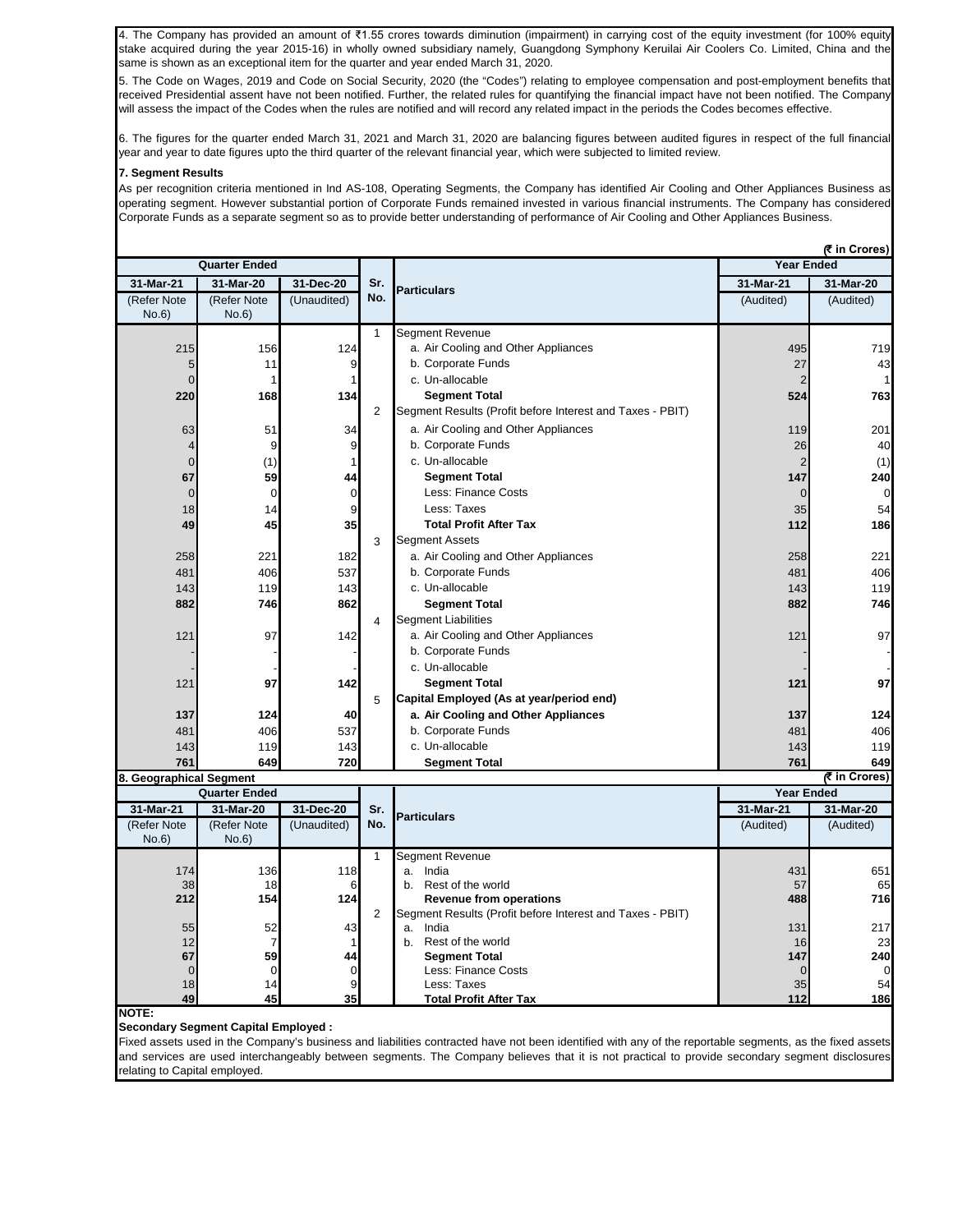|                      |                                           |                | (₹ in Crores)  |
|----------------------|-------------------------------------------|----------------|----------------|
|                      |                                           | As At          | As At          |
| Sr. No.              | <b>Particulars</b>                        | $31 - 03 - 21$ | 31-03-20       |
|                      |                                           | (Audited)      | (Audited)      |
| A                    | <b>ASSETS</b>                             |                |                |
| $\mathbf{1}$         | Non-current assets                        |                |                |
|                      | (a) Property, plant and equipment         | 70             | 67             |
|                      | (b) Right-of-use asset                    |                |                |
|                      | (c) Capital work - in - Progress          | $\mathbf 0$    |                |
|                      | (d) Other intangible assets               | $\overline{2}$ |                |
|                      | (e) Intangible assets under development   | $\Omega$       |                |
|                      | (f) Financial Assets                      |                |                |
|                      | (i) Investments                           |                |                |
|                      | a) Investments in subsidiaries            | 98             | 98             |
|                      | b) Other investments                      | 159            | 113            |
|                      | (ii) Loans                                | 44             | 1              |
|                      | (iii) Other financial assets              | $\overline{0}$ | $\Omega$       |
|                      | (g) Other non-current assets              |                | 2              |
|                      | <b>Total - Non-current assets</b>         | 377            | 285            |
| $\mathbf{2}$         | <b>Current assets</b>                     |                |                |
|                      | (a) Inventories                           | 49             | 41             |
|                      | (b) Financial assets                      |                |                |
|                      | (i) Other investments                     | 322            | 292            |
|                      | (ii) Trade receivables                    | 81             | 60             |
|                      | (iii) Cash and Bank Balances              | 21             | $\overline{2}$ |
|                      | (iv) Bank balances other than (iii) above |                | 4              |
|                      | $(v)$ Loans                               |                | 19             |
|                      | (vi) Other financial assets               | $\overline{2}$ | 4              |
|                      |                                           |                |                |
|                      | (c) Current tax assets (Net)              |                |                |
|                      | (d) Other Current Assets                  | 25             | 39             |
|                      | <b>Total - Current assets</b>             | 505            | 461            |
|                      | <b>Total Assets</b>                       | 882            | 746            |
| в                    | <b>EQUITY AND LIABILITIES</b>             |                |                |
| $\blacktriangleleft$ | <b>Equity</b>                             |                |                |
|                      | (a) Equity Share Capital                  | 14             | 14             |
|                      | (b) Other Equity                          | 747            | 635            |
|                      | <b>Total - Equity</b>                     | 761            | 649            |
| $\overline{2}$       | <b>Non-Current Liabilities</b>            |                |                |
|                      | (a) Deferred Tax Liabilities (Net)        | 6              | Δ              |
|                      | <b>Total - Non-current liabilities</b>    | 6              | 4              |
| 3                    | <b>Current Liabilities</b>                |                |                |
|                      | (a) Financial liabilities                 |                |                |
|                      | (i) Trade payables                        |                |                |
|                      | - Due to Micro and Small Enterprises      | $\overline{2}$ | 1              |
|                      | - Due to Others                           | 46             | 38             |
|                      | (ii) Lease liabilities                    |                | $\overline{1}$ |
|                      | (iii) Other financial liabilities         | 5              | 5              |
|                      | (b) Other Current Liabilities             | 54             | 38             |
|                      | (c) Provisions                            | 5              | $\overline{7}$ |
|                      | (d) Current tax liabilities (Net)         | 3              | 3              |
|                      | <b>Total - Current liabilities</b>        | 115            | 93             |
|                      |                                           |                |                |
|                      | <b>Total - Liabilities</b>                | 121            | 97             |
|                      | <b>Total Equity and Liabilities</b>       | 882            | 746            |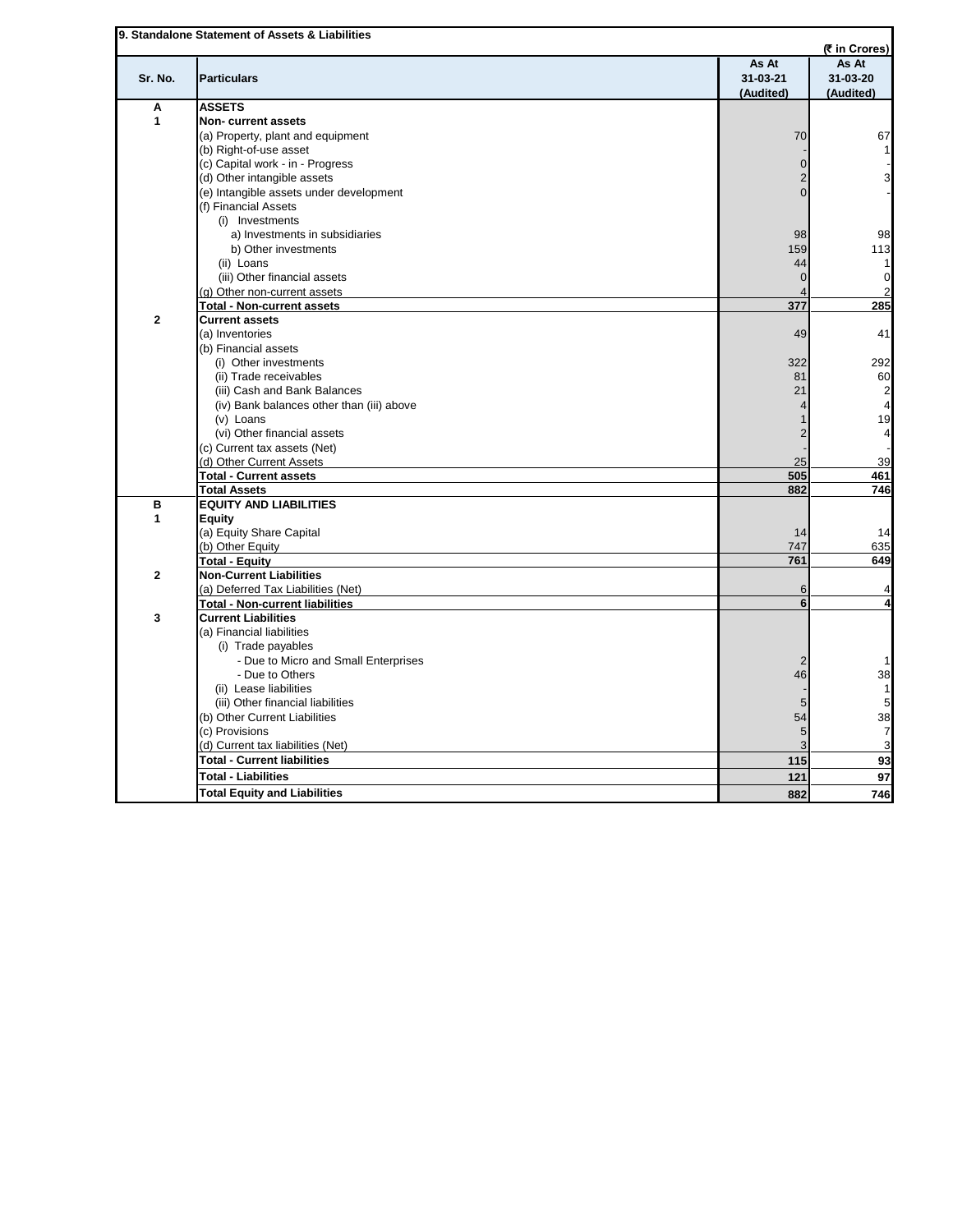|                                                                                                                          | <b>Year Ended</b>                                                                      |                         |
|--------------------------------------------------------------------------------------------------------------------------|----------------------------------------------------------------------------------------|-------------------------|
| <b>Particulars</b>                                                                                                       | 31-Mar-21                                                                              | 31-Mar-20               |
|                                                                                                                          | (Audited)                                                                              | (Audited)               |
| Cash flow from operating activities                                                                                      |                                                                                        |                         |
| Profit for the year                                                                                                      | 112                                                                                    | 186                     |
| <b>Adjustments For:</b>                                                                                                  |                                                                                        |                         |
| Income tax expenses recognised in profit or loss                                                                         | 35                                                                                     | 54                      |
| Depreciation and Amortization Expenses                                                                                   | 5                                                                                      | 6                       |
| Finance costs recognised in profit or loss                                                                               | $\mathbf{0}$                                                                           | $\mathbf 0$             |
| Interest Income recognised in profit or loss                                                                             | (10)                                                                                   | (14)                    |
| Dividend Income recognised in profit or loss                                                                             |                                                                                        | (8)                     |
| Net (gain)/loss on disposal of instruments designated at FVTOCI                                                          | (0)                                                                                    |                         |
| Net gain on disposal of instruments designated at FVTPL                                                                  | (9)                                                                                    | (16)                    |
| Net gain on financial assets mandatorily measured at FVTPL<br>Loss on disposal of instruments measured at amortised cost | (9)<br>$\mathbf 0$                                                                     | (6)                     |
| Impairment of investments                                                                                                |                                                                                        | $\overline{2}$          |
| Unrealised foreign exchange (gain)/loss                                                                                  | (0)                                                                                    | (1)                     |
| Allowances for credit losses on trade receivables                                                                        |                                                                                        |                         |
| Provisions / Liabilities no longer required written back                                                                 | (4)                                                                                    | (1)                     |
| Receivables / Advances written off                                                                                       | $\mathbf 0$                                                                            | 0                       |
| (Gain)/Loss on disposal of property, plant and equipment                                                                 | $\Omega$                                                                               | (0)                     |
| <b>Operating Profit Before Working Capital Changes</b>                                                                   | 121                                                                                    | 205                     |
| Movements in working capital:                                                                                            |                                                                                        |                         |
| (Increase) in trade and other receivables                                                                                | (21)                                                                                   | (17)                    |
| (Increase) in inventories                                                                                                | (8)                                                                                    | (3)                     |
| (Increase)/Decrease in other assets                                                                                      | 15                                                                                     | (9)                     |
| Increase/(Decrease) in trade payables                                                                                    | 12                                                                                     | (4)                     |
| Increase in other liabilities                                                                                            | 17                                                                                     | 1                       |
| Increase/(Decrease) in provisions                                                                                        | (1)                                                                                    |                         |
| <b>Cash Generated from Operations</b>                                                                                    | 135                                                                                    | 174                     |
| Income taxes paid                                                                                                        | (34)                                                                                   | (57)                    |
| A. Net Cash generated by Operating Activities                                                                            | 101                                                                                    | 117                     |
| <b>CASH FLOW FROM INVESTING ACTIVITIES</b>                                                                               |                                                                                        |                         |
| Payments for property, plant and equipment, intangible assets, capital advances and creditors                            | (8)                                                                                    | (8)                     |
| Proceeds from disposal of property, plant and equipment                                                                  | $\mathbf 0$                                                                            | $\overline{\mathbf{c}}$ |
| <b>Interest Received</b>                                                                                                 | 9                                                                                      | 9                       |
| <b>Dividend Received</b>                                                                                                 | $\mathbf{0}$                                                                           | 9                       |
| Net (payments to)/proceeds from mutual funds                                                                             | (78)                                                                                   | 19                      |
| Payments to acquire financial assets                                                                                     | (69)                                                                                   | (109)                   |
| Proceeds on sale of financial assets                                                                                     | 97                                                                                     | 188                     |
| <b>Investment in Subsidiary</b>                                                                                          |                                                                                        | (11)                    |
| Loan given to Subsidiaries                                                                                               | (43)                                                                                   | (20)                    |
| Loan received back from Subsidiaries                                                                                     | 19                                                                                     |                         |
| B. Net Cash (Used) / generated from Investing Activities                                                                 | (73)                                                                                   | 79                      |
| <b>CASH FLOW FROM FINANCING ACTIVITIES</b>                                                                               |                                                                                        |                         |
| Finance Cost paid                                                                                                        | (0)                                                                                    | (0)                     |
| Payments on lease liabilities                                                                                            | (0)                                                                                    | (1)                     |
| Dividend paid on equity shares                                                                                           | (8)                                                                                    | (171)                   |
| Dividend Distribution Tax Paid                                                                                           |                                                                                        | (35)                    |
| C. Net Cash used in Financing Activities                                                                                 | (8)                                                                                    | (207)                   |
| Net Increase in Cash & Cash Equivalents (A+B+C)                                                                          | 20                                                                                     | (11)                    |
| Cash & Cash Equivalents at the beginning of the year                                                                     | 2                                                                                      | 13                      |
| Cash & Cash Equivalents at the end of the year                                                                           | 22                                                                                     | $\overline{2}$          |
| Place: Ahmedabad                                                                                                         | For Symphony Limited<br><b>Achal Bakeri</b><br><b>Chairman &amp; Managing Director</b> |                         |
| Date: April 27, 2021                                                                                                     | DIN-00397573                                                                           |                         |
|                                                                                                                          | <b>Sympheny</b>                                                                        |                         |
|                                                                                                                          |                                                                                        |                         |
| World's Largest manufacture of Residential, Commercial and Industrial Air Coolers. Available in more than 60 countries.  |                                                                                        |                         |
|                                                                                                                          |                                                                                        |                         |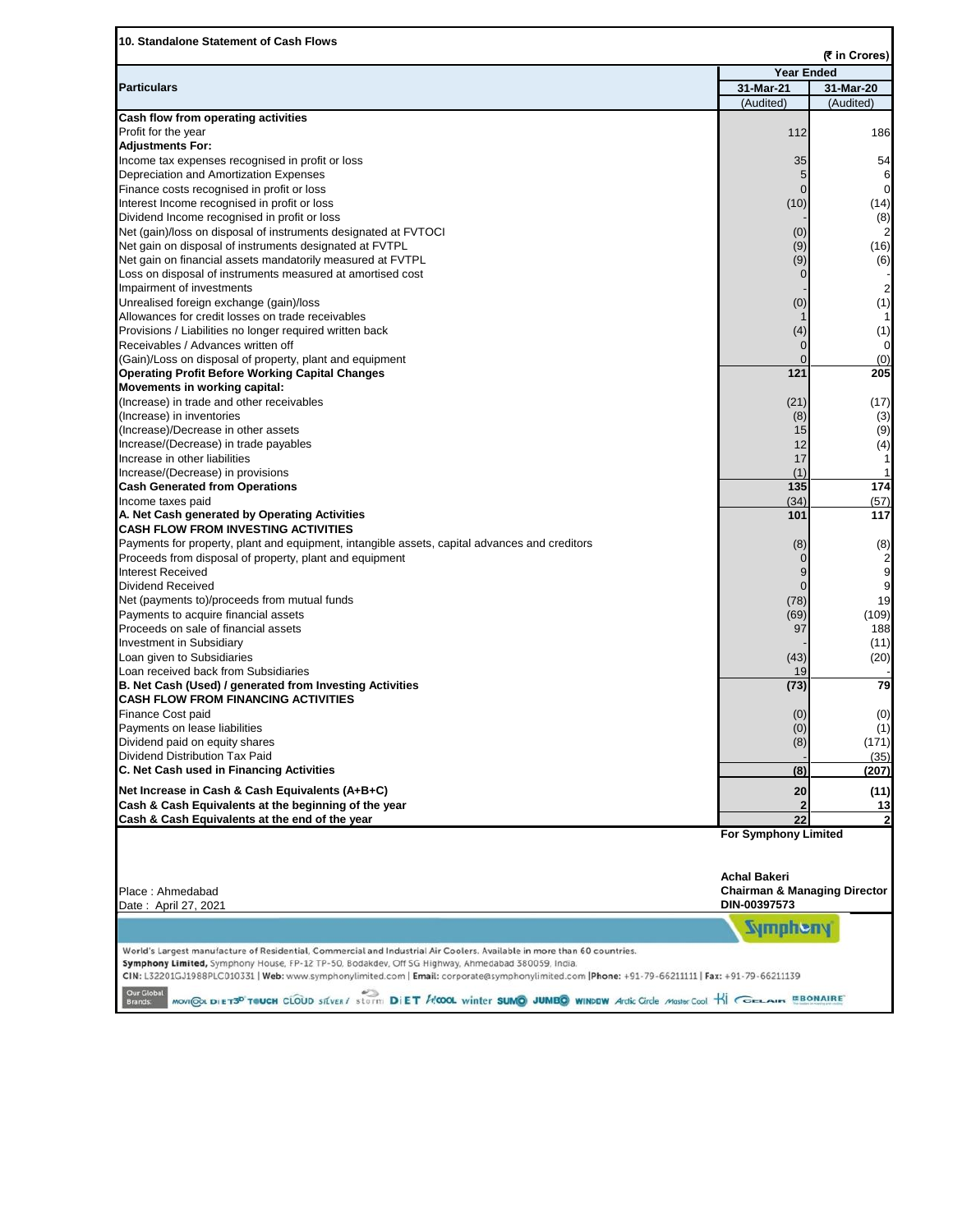## **SYMPHONY LIMITED**

| (₹ in Crores)<br>Statement of audited Consolidated Financial Results for the Quarter and Year Ended on March 31, 2021 |             |                         |                |                                                                                        |                 |                    |  |
|-----------------------------------------------------------------------------------------------------------------------|-------------|-------------------------|----------------|----------------------------------------------------------------------------------------|-----------------|--------------------|--|
| <b>Year Ended</b><br><b>Quarter Ended</b>                                                                             |             |                         |                |                                                                                        |                 |                    |  |
| 31-Mar-21                                                                                                             | 31-Mar-20   | 31-Dec-20               | Sr.            |                                                                                        | 31-Mar-21       | 31-Mar-20          |  |
| (Refer Note                                                                                                           | (Refer Note | (Unaudited)             | No.            | <b>Particulars</b>                                                                     | (Audited)       | (Audited)          |  |
| No.6                                                                                                                  | No.6        |                         |                |                                                                                        |                 |                    |  |
|                                                                                                                       |             |                         | $\mathbf{1}$   | Income                                                                                 |                 |                    |  |
| 339                                                                                                                   | 249         | 216                     |                | a.<br>Revenue from operations                                                          | 900             | 1,103              |  |
| 6                                                                                                                     | 21          | 9                       |                | b.<br>Other income                                                                     | 31              | 54                 |  |
| 345                                                                                                                   | 270         | 225                     |                | <b>Total Revenue</b>                                                                   | 931             | 1,157              |  |
|                                                                                                                       |             |                         | $\mathbf{2}$   | <b>Expenses</b>                                                                        |                 |                    |  |
| 70                                                                                                                    | 71          | 65                      |                | Cost of materials consumed<br>a.                                                       | 238             | 262                |  |
| 124                                                                                                                   | 73          | 69                      |                | b <sub>1</sub><br>Purchase of stock-in-trade                                           | 260             | 328                |  |
| (18)                                                                                                                  | (14)        | (14)                    |                | c.<br>Changes in inventories of finished goods, work-in-progress<br>and stock-in-trade | (1)             | (7)                |  |
| 24                                                                                                                    | 29          | 27                      |                | d.<br>Employee benefits expense                                                        | 103             | 113                |  |
| 3                                                                                                                     | 3           | $\overline{\mathbf{c}}$ |                | Finance costs<br>е.                                                                    | 11              | 11                 |  |
| 5                                                                                                                     | 6           | 6                       |                | f.<br>Depreciation and amortisation expense                                            | 21              | 21                 |  |
| 14<br>41                                                                                                              | 8<br>39     | 35                      |                | g.<br>Advertisement and sales promotion expense<br>h.<br>Other expenses                | 25<br>136       | 45<br>150          |  |
| 263                                                                                                                   | 215         | 191                     |                | <b>Total expenses</b>                                                                  | 793             | 923                |  |
| 82                                                                                                                    | 55          | 34                      | 3              | Profit before exceptional items and tax (1-2)                                          | 138             | 234                |  |
| 0                                                                                                                     | 4           |                         | 4              | Exceptional Items (Refer note no. 3)                                                   | 7               | 4                  |  |
| 82                                                                                                                    | 51          | 34                      | 5              | Profit before tax (3-4)                                                                | 131             | 230                |  |
|                                                                                                                       |             |                         | 6              | Tax expense                                                                            |                 |                    |  |
| 19                                                                                                                    | 16          | 9                       |                | a.<br>Current tax                                                                      | 36              | 56                 |  |
|                                                                                                                       |             | (1)                     |                | b.<br>Excess provision of tax relating to previous years                               | (1)             |                    |  |
| 19                                                                                                                    | 16          | 8                       |                | c.<br>Net current tax                                                                  | 35              | 56                 |  |
| (0)                                                                                                                   | (5)         | (1)                     |                | d.<br>Deferred tax                                                                     | (11)            | (8)                |  |
| 19                                                                                                                    | 11          | 7                       | 6              | Net tax expense (6)                                                                    | 24              | 48                 |  |
| 63                                                                                                                    | 40          | 27<br>27                | $\overline{7}$ | Net Profit for the period/year (5-6)                                                   | 107             | 182                |  |
| 62                                                                                                                    | 40<br>(0)   | $\Omega$                |                | Attributable to: Owners of the Company<br>Non Controlling Interests                    | 107<br>$\Omega$ | 182<br>$\mathbf 0$ |  |
|                                                                                                                       |             |                         | 8              | Other comprehensive income                                                             |                 |                    |  |
|                                                                                                                       |             |                         |                | Items that will not to be reclassified to profit or loss :                             |                 |                    |  |
|                                                                                                                       | (1)         |                         |                | Re-measurement gains/(losses) on defined benefit plans<br>(i)                          | 1               | (1)                |  |
|                                                                                                                       | $\Omega$    | $\Omega$                |                | (ii)<br>Income tax effect on above                                                     | (0)             | $\Omega$           |  |
| (0)                                                                                                                   |             |                         |                | Items that will be reclassified to profit or loss :                                    |                 |                    |  |
| (2)                                                                                                                   | 1           | 6                       |                | (i)<br>Net fair value gain/(loss) on debt instruments                                  | 5               | 0                  |  |
| $\Omega$                                                                                                              | (0)         | (1)                     |                | (ii)<br>Income tax effect on above                                                     | (1)             | (0)                |  |
|                                                                                                                       | $\bf{0}$    |                         |                | Total other comprehensive income/(loss), net of tax                                    | 5               |                    |  |
| (1)                                                                                                                   |             | 6                       | 9              |                                                                                        |                 | (1)                |  |
| 62                                                                                                                    | 40          | 33                      |                | Total comprehensive income for the year/period (7+8)                                   | 112             | 181                |  |
| 61                                                                                                                    | 40          | 33                      |                | Attributable to: Owners of the Company                                                 | 112             | 181                |  |
|                                                                                                                       | (0)         | $\Omega$                |                | Non Controlling Interests                                                              | $\overline{0}$  | $\mathbf 0$        |  |
| 14                                                                                                                    | 14          | 14                      | 10             | Paid-up Equity Share Capital (Face Value ₹ 2/- per share)                              | 14              | 14                 |  |
|                                                                                                                       |             |                         | 11             | Reserves excluding Revaluation Reserve                                                 | 745             | 625                |  |
|                                                                                                                       |             |                         | 12             | Earnings Per Share (of ₹ 2/- each)*                                                    |                 |                    |  |
| 9.05                                                                                                                  | 5.65        | 3.91                    |                | Basic & diluted (₹)                                                                    | 15.35           | 25.98              |  |

# 0 represents amount less than ₹ 50 lacs.

\* EPS is not annualised for the quarter ended March 31, 2021, March 31, 2020 and December 31, 2020.

**NOTES:**

1. The above financial results have been reviewed by the Audit Committee in its meeting held on April26, 2021 and approved by the Board of Directors in their meeting held on April 27, 2021.

2. The Board of Directors have recommended a final dividend of ₹ 4/- (200%) per equity share of ₹ 2/- each amounting to ₹ 27.98 cr. for FY 20-21. The total dividend for FY 20-21 aggregates to ₹ 5/- (250%) per equity share of ₹ 2/- each amounting to ₹ 34.98 cr. which includes one interim dividend of ₹ 1/- (50%) per equity share paid during the year. The final dividend is subject to approval by shareholders at the ensuing Annual General Meeting of the Company.

3. (a) IMPCO S. de. R L. de. C. V., Mexico has provided for doubtful debts during the quarter ended September 30, 2020 of ₹ 7.2 Cr.,estimated at 80% of the outstanding receivable from oneof its top customers which has applied for bankruptcy in Mexican Court and the same has been shown as an exceptional item.

(b) The Group has assessed the recoverable amount of Goodwill of ₹ 4 crores of wholly owned subsidiary namely Guangdong Symphony Keruilai Air Coolers Co. Limited, China which represent a single cash-generating unit (CGU), as at March 31, 2020, due to change in market conditions especially in China, and considering the financial position of the subsidiary. This has resulted in impairment charges of ₹ 4 crores being recognised as an exceptional charge for the quarter and year ended March 31, 2020.

4. The Group has considered the possible effects that may result from Covid19 in the preparation of these financial results including the recoverability of carrying amounts of financial and non-financial assets. In developing the assumptions relating to the possible future uncertainties in the economic conditions because of Covid19, the Group has, at the date of approval of the financial results, used internal and external sources of information and expects that the carrying amount of the assets will be recovered. The impact of Covid19 on the Group's financial results may differ from that estimated as at the date of approval of the same.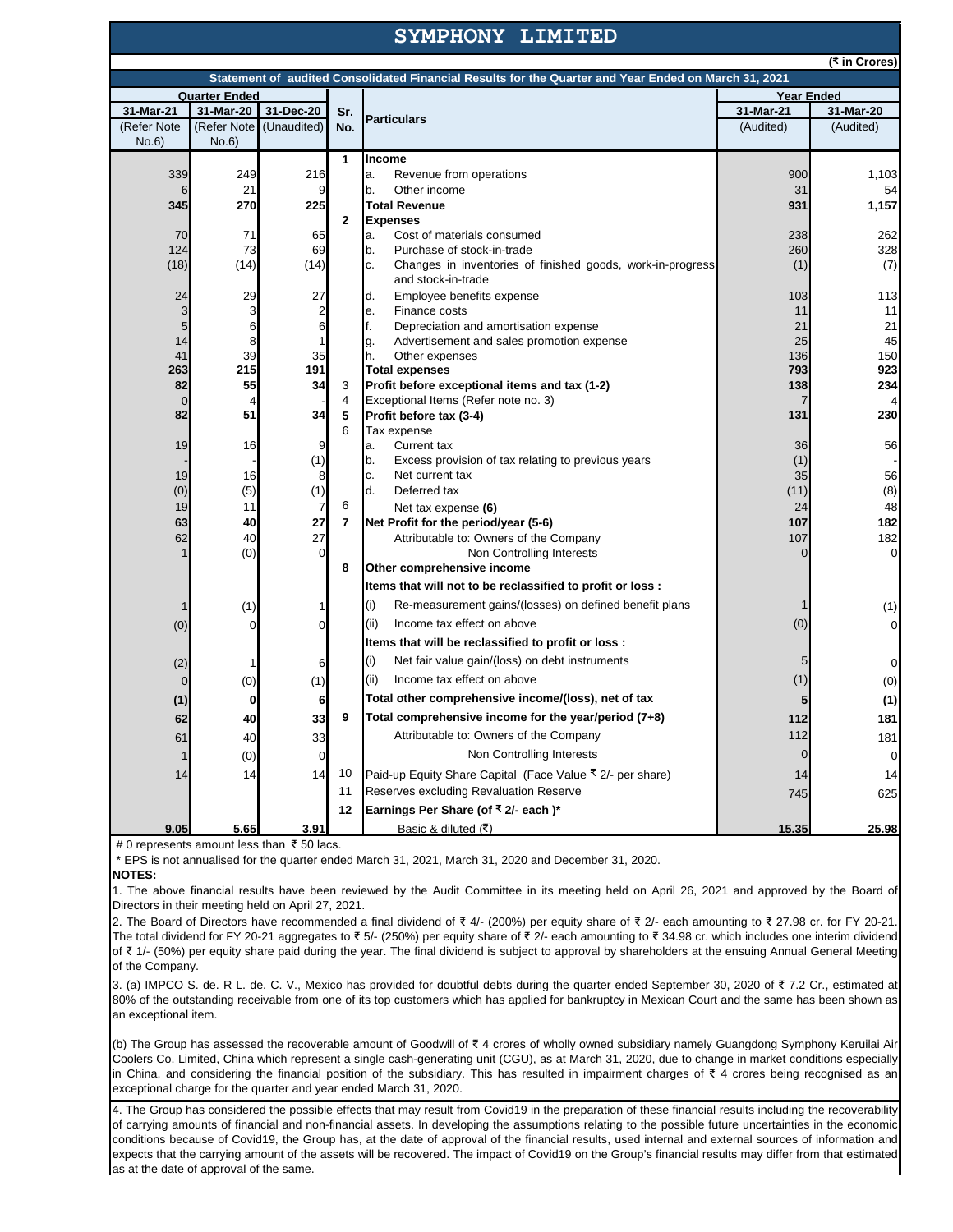5. The Code on Wages, 2019 and Code on Social Security, 2020 (the "Codes") relating to employee compensation and post-employment benefits that received Presidential assent have not been notified. Further, the related rules for quantifying the financial impact have not been notified. The Group will assess the impact of the Codes when the rules are notified and will record any related impact in the periods the Codes becomes effective. 6. The figures for the quarter ended March 31, 2021 and March 31, 2020 are balancing figures between audited figures in respect of the full financial year and year to date figures upto the third quarter of the relevant financial year, which were subjected to limited review.

## **7. Segment Results**

As per recognition criteria mentioned in Ind AS-108, Operating Segments, the Group has identified AirCooling and Other Appliances Business as operating segment. However substantial portion of Corporate Funds remained invested in various financial instruments. The Group has considered Corporate Funds as a separate segment so as to provide better understanding of performance of Air Cooling and Other Appliances Business.

|                         | <b>Quarter Ended</b> |                         |                |                                                                  | <i>(</i> ₹ in Crores)<br><b>Year Ended</b> |              |  |
|-------------------------|----------------------|-------------------------|----------------|------------------------------------------------------------------|--------------------------------------------|--------------|--|
| 31-Mar-21               | 31-Mar-20            | 31-Dec-20               | Sr.            |                                                                  | 31-Mar-21                                  | 31-Mar-20    |  |
| (Refer Note             | (Refer Note          | (Unaudited)             | No.            | <b>Particulars</b>                                               | (Audited)                                  | (Audited)    |  |
| No.6)                   | No.6)                |                         |                |                                                                  |                                            |              |  |
|                         |                      |                         | $\mathbf{1}$   | Segment Revenue                                                  |                                            |              |  |
| 340                     | 259                  | 216                     |                | a. Air Cooling and Other Appliances                              | 904                                        | 1,114        |  |
| 5                       | 11                   | 9                       |                | b. Corporate Funds                                               | 27                                         | 43           |  |
| 345                     | 270                  | 225                     |                | <b>Segment Total</b>                                             | 931                                        | 1,157        |  |
|                         |                      |                         | $\overline{2}$ | Segment Results (Profit/(Loss) before Interest and Taxes - PBIT) |                                            |              |  |
| 81                      | 49                   | 27                      |                | a. Air Cooling and Other Appliances                              | 116                                        | 205          |  |
| $\boldsymbol{4}$        | 9                    | 9                       |                | b. Corporate Funds                                               | 26                                         | 40           |  |
|                         | (4)                  |                         |                | c. Un-allocable                                                  |                                            | (4)          |  |
| 85                      | 54                   | 36                      |                | <b>Segment Total</b>                                             | 142                                        | 241          |  |
| 3                       | 3                    | $\overline{\mathbf{c}}$ |                | <b>Less: Finance Costs</b>                                       | 11                                         | 11           |  |
| 19                      | 11                   | $\overline{7}$          |                | Less: Taxes                                                      | 24                                         | 48           |  |
| 63                      | 40                   | 27                      |                | <b>Total Profit After Tax</b>                                    | 107                                        | 182          |  |
|                         |                      |                         | 3              | <b>Segment Assets</b>                                            |                                            |              |  |
| 739                     | 658                  | 635                     |                | a. Air Cooling and Other Appliances                              | 739                                        | 658          |  |
| 481                     | 406                  | 537                     |                | b. Corporate Funds                                               | 481                                        | 406          |  |
| 1,220                   | 1,064                | 1,172                   |                | <b>Segment Total</b>                                             | 1,220                                      | 1,064        |  |
|                         |                      |                         | 4              | <b>Segment Liabilities</b>                                       |                                            |              |  |
| 456                     | 421                  | 463                     |                | a. Air Cooling and Other Appliances                              | 456                                        | 421          |  |
|                         |                      |                         |                | b. Corporate Funds                                               |                                            |              |  |
| 456                     | 421                  | 463                     |                | <b>Segment Total</b>                                             | 456                                        | 421          |  |
|                         |                      |                         | 5              | Capital Employed (As at year/period end)*                        |                                            |              |  |
| 423                     | 309                  | 312                     |                | a. Air Cooling and Other Appliances                              | 423                                        | 309          |  |
| 481                     | 406                  | 537                     |                | b. Corporate Funds                                               | 481                                        | 406          |  |
| 904                     | 715                  | 849                     |                | <b>Segment Total</b>                                             | 904                                        | 715          |  |
| 8. Geographical Segment |                      |                         |                |                                                                  |                                            | ₹ in Crores) |  |
|                         | <b>Quarter Ended</b> |                         |                |                                                                  | <b>Year Ended</b>                          |              |  |
| 31-Mar-21               | 31-Mar-20            | 31-Dec-20               | Sr.            | <b>Particulars</b>                                               | 31-Mar-21                                  | 31-Mar-20    |  |
| (Refer Note             | (Refer Note          | (Unaudited)             | No.            |                                                                  | (Audited)                                  | (Audited)    |  |
| No.6                    | No.6                 |                         |                |                                                                  |                                            |              |  |
|                         |                      |                         | $\mathbf{1}$   | Segment Revenue                                                  |                                            |              |  |
| 174                     | 136                  | 118                     |                | India<br>а.                                                      | 431                                        | 651          |  |
| 165                     | 113                  | 98                      |                | Rest of the world<br>b.                                          | 469                                        | 452          |  |
| 339                     | 249                  | 216                     |                | <b>Revenue from operations</b>                                   | 900                                        | 1,103        |  |
|                         |                      |                         | $\overline{c}$ | Segment Results (Profit/(Loss) before Interest and Taxes - PBIT) |                                            |              |  |
| 55<br>30                | 52                   | 43<br>(7)               |                | India<br>a.<br>Rest of the world                                 | 131<br>11                                  | 217<br>24    |  |
| 85                      | 2<br>54              | 36                      |                | b.<br><b>Seament Total</b>                                       | 142                                        | 241          |  |
| 3                       | 3                    | $\overline{\mathbf{c}}$ |                | <b>Less: Finance Costs</b>                                       | 11                                         | 11           |  |
| 19                      | 11                   | $\overline{7}$          |                | Less: Taxes                                                      | 24                                         | 48           |  |
| 63                      | 40                   | 27                      |                | <b>Total Profit After Tax</b>                                    | 107                                        | 182          |  |
| <b>NOTE:</b>            |                      |                         |                |                                                                  |                                            |              |  |

**Secondary Segment Capital Employed :**

Fixed assets used in the Group's business and liabilities contracted have not been identified with any of the reportable segments, as the fixed assets and services are used interchangeably between segments. The Group believes that it is not practical to provide secondary segment disclosures relating to Capital employed.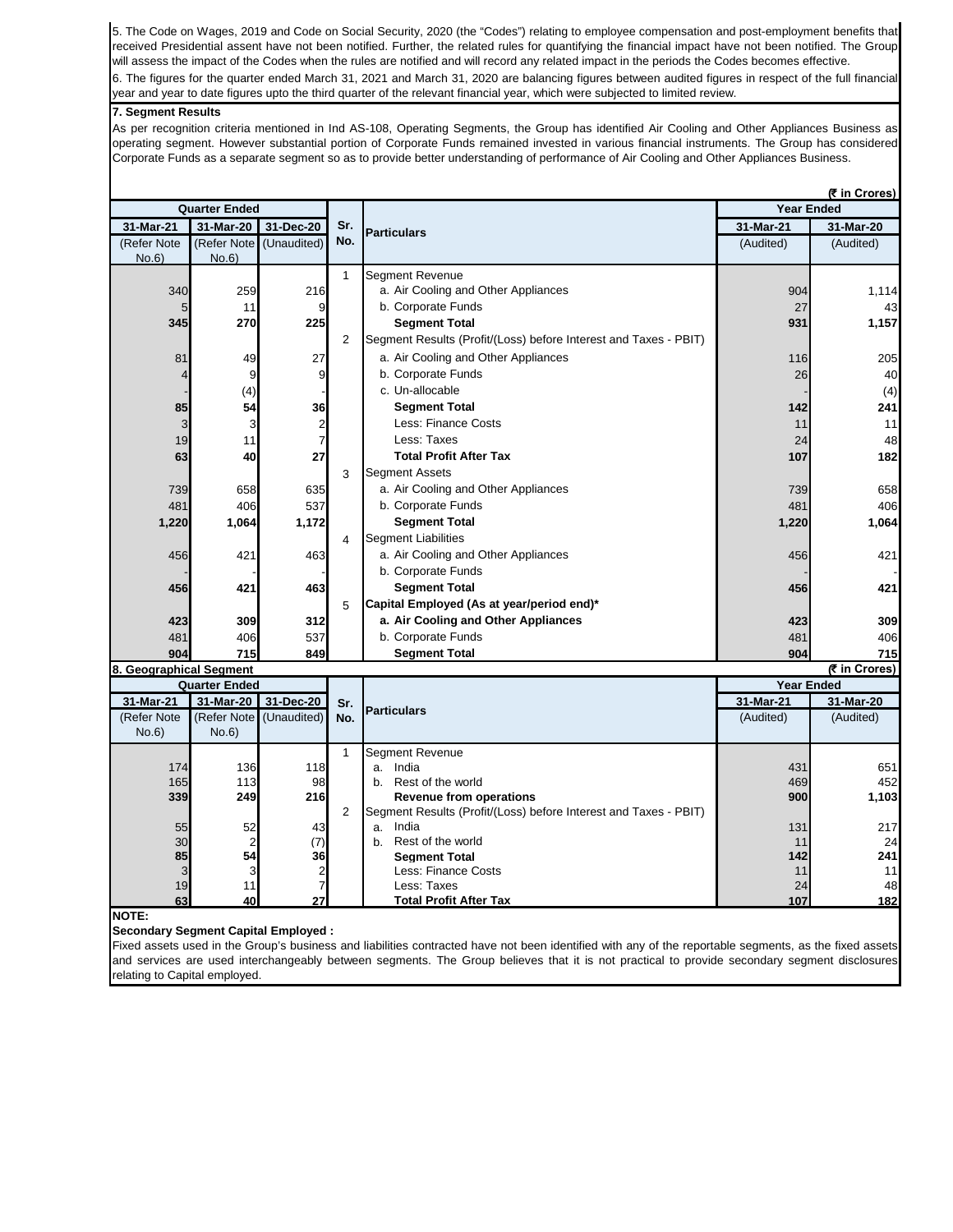|              |                                                                  |                | (₹ in Crores)  |
|--------------|------------------------------------------------------------------|----------------|----------------|
|              |                                                                  | As At          | As At          |
| Sr. No.      | <b>Particulars</b>                                               | $31 - 03 - 21$ | 31-03-20       |
|              |                                                                  | (Audited)      | (Audited)      |
| А            | <b>ASSETS</b>                                                    |                |                |
| 1            | Non-current assets                                               |                |                |
|              | (a) Property, plant and equipment                                | 105            | 100            |
|              | (b) Right-of-use asset                                           | 32             | 35             |
|              | (c) Capital work - in - Progress                                 |                | $\overline{c}$ |
|              | (d) Goodwill                                                     | 161            | 136            |
|              | (e) Other intangible assets                                      | 55             | 47             |
|              | (f) Intangible assets under development                          | $\Omega$       |                |
|              | (g) Financial Assets                                             |                |                |
|              | (i) Investments                                                  |                |                |
|              |                                                                  |                |                |
|              | a) Other investments                                             | 159            | 113            |
|              | (ii) Other financial assets                                      |                |                |
|              | (h) Deferred Tax Assets (Net)                                    | 9              |                |
|              | (i) Other non-current assets                                     |                |                |
|              | <b>Total - Non-current assets</b>                                | 527            | 438            |
| $\mathbf{2}$ | <b>Current assets</b>                                            |                |                |
|              | (a) Inventories                                                  | 119            | 118            |
|              | (b) Financial assets                                             |                |                |
|              | (i) Other investments                                            | 325            | 299            |
|              | (ii) Trade receivables                                           | 166            | 121            |
|              | (iii) Cash and Bank Balances                                     | 35             | 21             |
|              |                                                                  |                |                |
|              | (iv) Bank balances other than (iii) above                        |                | 5              |
|              | (v) Other financial assets                                       |                |                |
|              | (c) Current tax assets (Net)                                     | $\overline{0}$ |                |
|              | (d) Other Current Assets                                         | 43             | 61             |
|              | <b>Total - Current assets</b>                                    | 693            | 626            |
|              | <b>Total Assets</b>                                              | 1,220          | 1064           |
| B            | <b>EQUITY AND LIABILITIES</b>                                    |                |                |
| 1            | <b>Equity</b>                                                    |                |                |
|              | (a) Equity Share Capital                                         | 14             | 14             |
|              | (b) Other Equity                                                 | 745            | 625            |
|              | Equity attributable to owners of the Company                     | 759            | 639            |
|              | Non-controlling interests                                        | 5              |                |
|              | <b>Total - Equity</b>                                            | 764            | 643            |
|              |                                                                  |                |                |
| $\mathbf{2}$ | <b>Non-Current Liabilities</b>                                   |                |                |
|              | (a) Financial liabilities                                        |                |                |
|              | (i) Borrowings                                                   | 140            | 72             |
|              | (ii) Lease liabilities                                           | 26             | 28             |
|              | (b) Provisions                                                   | 10             | 9              |
|              | (c) Deferred Tax Liabilities (Net)                               | 6              |                |
|              |                                                                  |                |                |
|              | <b>Total - Non-current liabilities</b>                           | 182            | 116            |
| 3            | <b>Current Liabilities</b>                                       |                |                |
|              |                                                                  |                |                |
|              | (a) Financial liabilities                                        |                |                |
|              | (i) Borrowings                                                   | 44             | 102            |
|              | (ii) Trade payables                                              |                |                |
|              | - Due to Micro and Small Enterprises                             | 2              |                |
|              | - Due to Others                                                  | 128            | 114            |
|              | (iii) Lease liabilities                                          | 9              |                |
|              | (iv) Other financial liabilities                                 | $\overline{7}$ | 9<br>9         |
|              | (b) Other Current Liabilities                                    | 70             | 55             |
|              | (c) Provisions                                                   | 11             | 12             |
|              |                                                                  | 3              | 3              |
|              | (d) Current tax liabilities (Net)                                |                |                |
|              | <b>Total - Current liabilities</b><br><b>Total - Liabilities</b> | 274<br>456     | 305<br>421     |